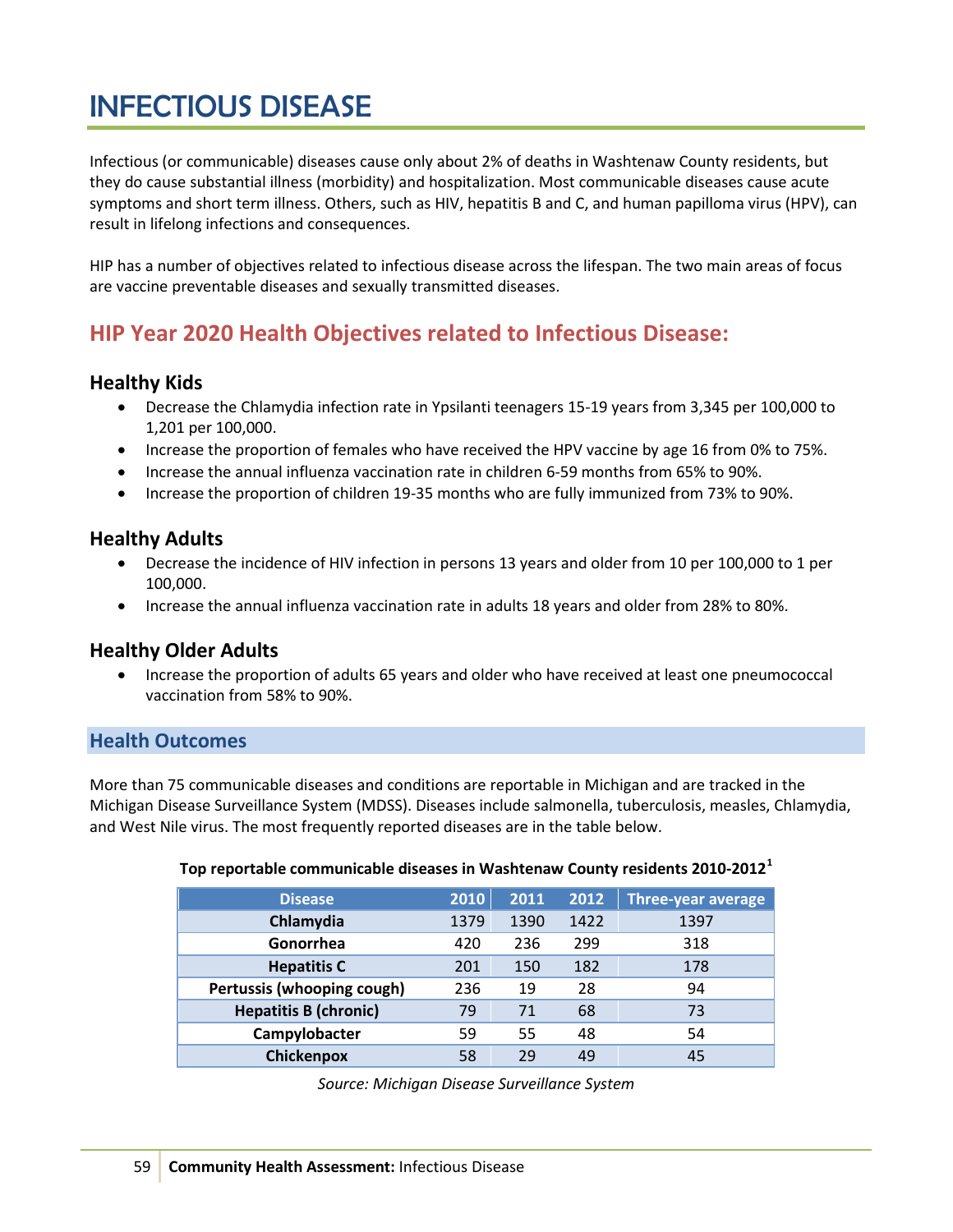#### **Influenza**

Influenza can cause significant illness, hospitalization, and death. The virus changes frequently, making it a challenge to manufacture a vaccine that fully protects against flu. Washtenaw County Public Health tracks flu hospitalizations and deaths.

The 2011-12 flu season was mild with flu-associated hospitalizations much lower than the previous two seasons. No hospitalizations were reported in young children (0-4 years). Almost all hospitalized individuals had an underlying health condition. There were 28 total hospitalizations for flu (14% of which were ICU admissions) and one death. The death was in an adult older than 65 years who had severe underlying health conditions.

The 2012-13 flu season was moderately severe with numerous hospitalizations as seen below in the graph. Older adults were particularly affected, and there were several influenza outbreaks in long-term care and assisted-living facilities.

Young children, older adults, and those with underlying health conditions are the most vulnerable to severe outcomes from influenza infection. Vaccination is now recommended for everyone over six months of age, since having a well-vaccinated population helps protect those at highest risk.



**Flu-related Hospitalizations among Washtenaw Residents** 

*Source: Washtenaw County Public Health, 2012-2013.*

### **Sexually Transmitted Diseases**

Unprotected sex can lead to some infections that are fairly easily cured with an antibiotic (e.g. Chlamydia) and to others that are more serious and potentially lifelong infections such as HIV.

### *Chlamydia Incidence*

In Washtenaw County, the 2010 rate of new chlamydia cases was 331 per 100,000 residents of the population. This is lower than Michigan (457 per 100,000) or the nation (407 per 100,000)<sup>[2](#page-5-1)</sup>; however, Washtenaw County is in the top third of counties in the United States for Chlamydia rate.<sup>[3](#page-5-2)</sup> Chlamydia and gonorrhea are the most frequently reported diseases in Washtenaw County and 15 to 24 year olds have the highest rates. Black or African-American young people are disproportionately affected.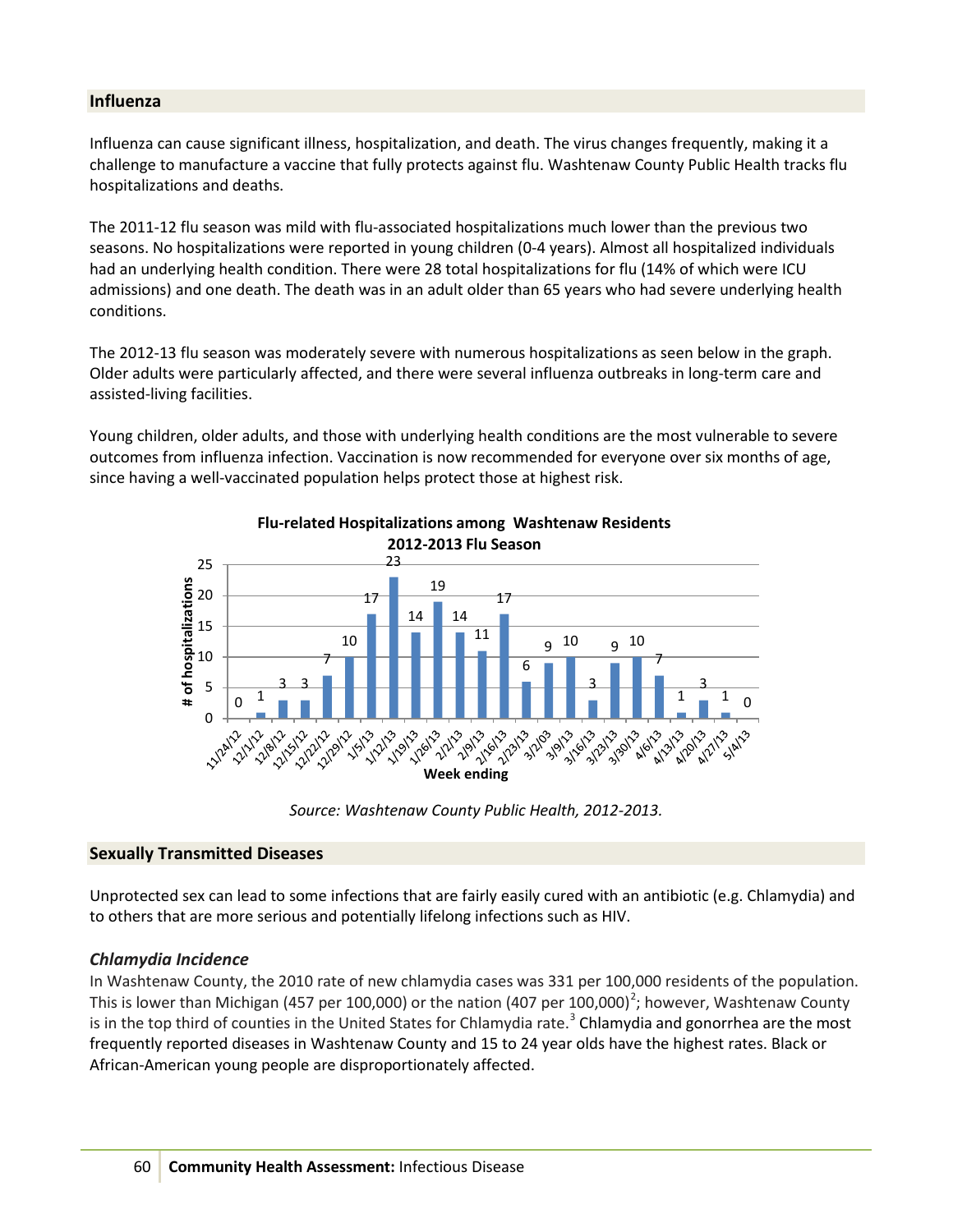# *HIV Prevalence*

HIV is a life-threatening communicable disease that infects minority populations at higher rates than nonminority populations. In Washtenaw County, the prevalence rate of HIV is 159 per 100,000 residents. This is lower than Michigan (16[4](#page-6-0) per 100,000) or the nation (309 per 100,000).<sup>4</sup>

In Washtenaw County, newly diagnosed HIV cases have been fairly steady at 20-24 adults per year. This is a long way from the HIP 2020 objective of HIV incidence of 1 per 100,000 (approximately 3 cases per year).

# **Health Factors**

### **Health Behavior**

# *Hand and Respiratory Hygiene*

Good hand washing has been a main stay of infectious disease prevention for over a century. Good respiratory hygiene (e.g. covering coughs) and staying isolated from others when ill is important as well.

# *Sexual Behavior*

### Sexual Activity

The surest way to avoid sexually transmitted disease is to abstain from vaginal, anal, and oral sex or to be in a long-term mutually monogamous relationship with a partner who has been tested and is known to be uninfected.

Among Washtenaw County high school students surveyed in the 2012-2013 Michigan Profile for Healthy Youth, 29% reported having had sexual intercourse within the past three months.<sup>[5](#page-6-1)</sup> This is the same as the state (29%) and lower than the nation  $(34%)^6$  $(34%)^6$  (see figure below).



# **Recent sexual intercourse (within past three months) among Washtenaw high school students**

*Sources: Michigan Profile for Healthy Youth, 2012-2013; Youth Risk Behavior Survey, 2011.*

According to the HIP 2010 Survey, 21% of Washtenaw County adults report no sexual partners in the past year, 68% report one partner, and 11% had two or more sex partners.<sup>[7](#page-6-3)</sup>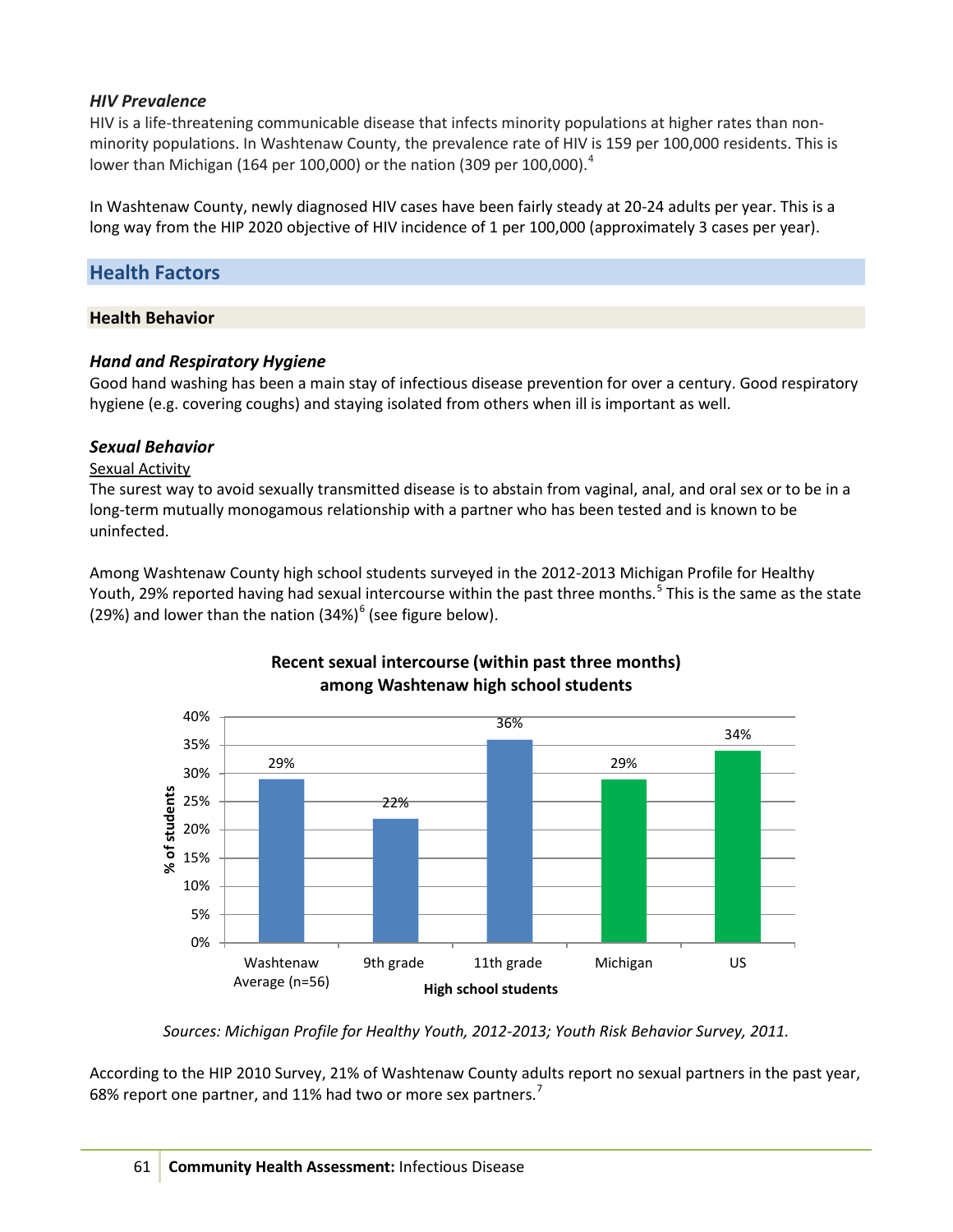# Condom Use

According to the Centers for Disease Control and Prevention, latex male condoms when used consistently and correctly, can reduce the risk of getting or giving sexually transmitted diseases. In the 2012-2013 Michigan Profile for Healthy Youth, 75% of Washtenaw County high school students surveyed reported that they used a condom during their last sexual intercourse. This is higher than high school students in the state (60%) or nation  $(61\%)$ .<sup>[8](#page-6-4)</sup>

# *Parental Waiver for Vaccines*

Vaccines are one of the best tools available to prevent infectious disease and are one of the top public health achievements during the past 50 years. Michigan has vaccine requirements for entry into child care and school, which helps ensure a well-vaccinated population. Michigan is, however, one of 19 states that allow parents to decline recommended immunizations for their children based on personal beliefs. In the 2012-13 school year, 9% of Washtenaw County school children had at least one required vaccine waived. In addition, a number of parents in the county do not follow the recommended vaccine schedule, thus leaving their children vulnerable to diseases for a longer period of time.

# **Clinical Care**

# *HIV Testing*

Among Washtenaw County adults aged 18-64 years, 45% report that they have been tested for HIV (apart from tests that were part of a blood donation).<sup>[9](#page-6-5)</sup>

### *Vaccines*

Vaccines are among the most cost-effective clinical preventive services. Vaccines prevent childhood diseases, many of which have almost disappeared from the United States. Unfortunately, most vaccine preventable diseases are only a plane flight away. Maintaining high immunization levels is important for individuals and for communitywide protection.

### Children Ages 19-35 Months

HIP assesses the completion of the required immunizations for 19-35 month olds every year via the Michigan Care Improvement Registry (MCIR). The rate of completion of the 4:3:1:3:3:1:4 series (4 DTaP, 3 IPV, 1 MMR, 3 Hib, 3 Hep B, 1 Varicella, and 4 PCV13) in Washtenaw County toddlers for 2012 was 73%, below the HIP 2020 goal of 90%.

### Hepatitis B and Human Papilloma Virus (HPV)

Vaccines also have a role in preventing cancers caused by viruses such as Hepatitis B and HPV. One of the 2020 HIP objectives is HPV vaccination rates in 16 year-old females since cervical cancer can now largely be prevented with vaccination. Only 26% of Washtenaw County young woman have been vaccinated as of 2012, so more effort is needed.

### Pneumonia Vaccinations (Age 65+)

In Washtenaw County, 65% of adults aged 65 and older report that they have received a pneumonia vaccine.<sup>[10](#page-6-6)</sup> This is similar to rates for the state (67%) and the nation (66%).<sup>[11](#page-6-7)</sup>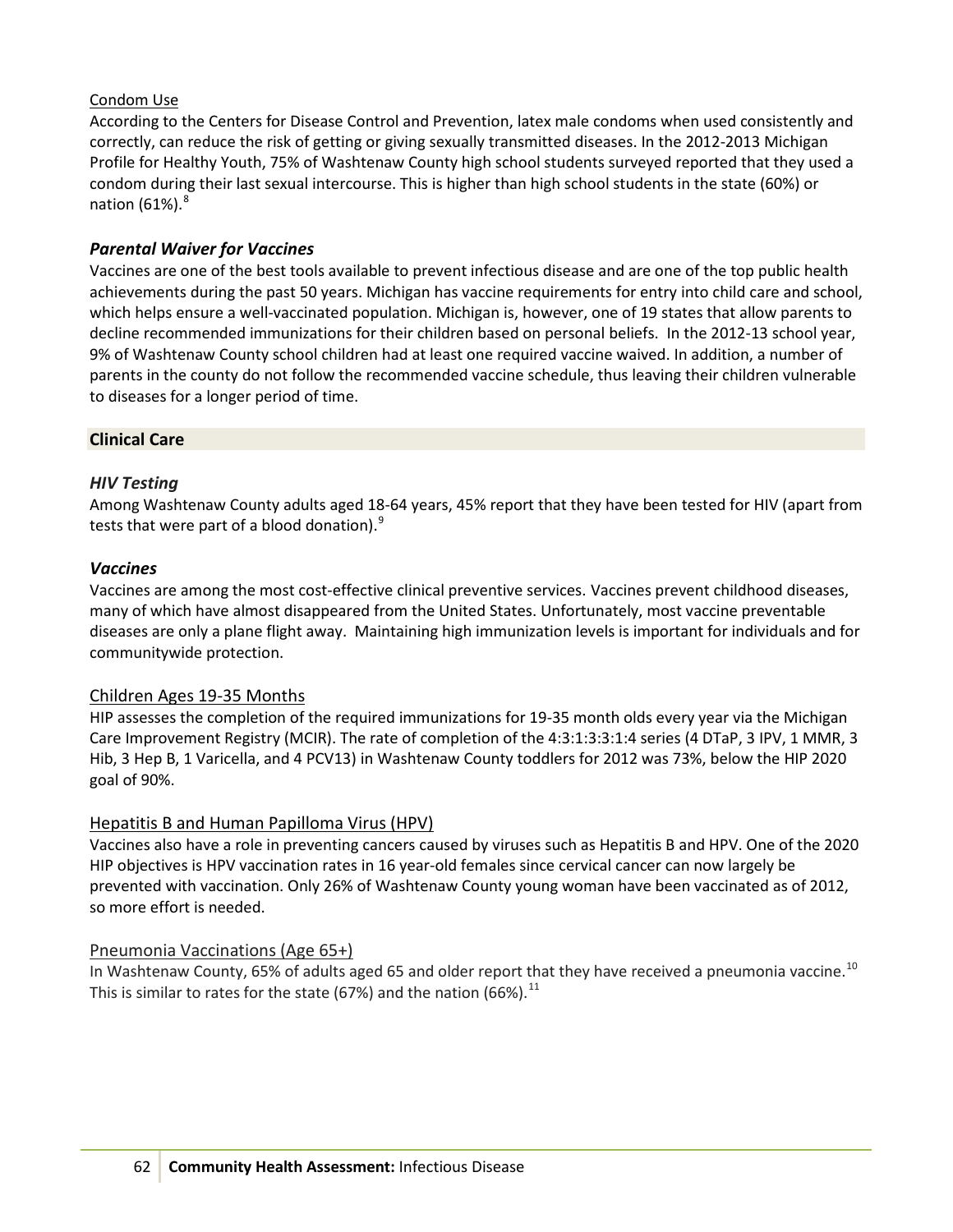# Flu Vaccine

In 2010, the Centers for Disease Control and Prevention recommended annual flu vaccines for everyone six months and older. Overall, 52% of Washtenaw County adults reported getting vaccinated in the previous year. The rate varies substantially by age group as seen below.<sup>[12](#page-6-8)</sup>

| <b>Age in years</b> | <b>Percent</b> |  |  |
|---------------------|----------------|--|--|
| $18 - 24$           | 36%            |  |  |
| $25 - 34$           | 50%            |  |  |
| $35 - 49$           | 34%            |  |  |
| $50 - 64$           | 66%            |  |  |
| 65+                 | 76%            |  |  |

## **Percent of Washtenaw County adults who report receiving the flu vaccine in past year**

*Source: HIP Survey, 2010.*

# Healthcare Worker Vaccination

Both large hospital systems in Washtenaw County (UM Health System and St. Joseph Mercy Health System) implemented mandatory flu vaccination for all of their employees during the 2011-12 flu season. Hospital staff vaccination rates have improved substantially. However, long-term care facilities are one area of the health care system that is not well covered in terms of flu vaccination, and these healthcare workers are often caring for some of the most vulnerable persons in the community.

# **Physical Environment**

The physical environment can impact health in a variety of ways, including through food, drinking water, sewage disposal, housing conditions, and recreational water. Washtenaw County has a mix of municipal water supplies and individual wells that provide safe drinking water for the population. Individual wells are permitted, inspected, and sampled at the time of installation. Water is sampled for coliform, nitrates, and arsenic. Small water systems serving churches, schools, and other transient populations, called "Type II" water supplies, are regularly sampled and inspected.

Similarly, sewage and septic systems are managed at both the municipal and individual homeowner level. New and replacement sewage systems must meet certain requirements for soil type and sizing. Washtenaw County has a Time of Sale program which ensures that when homes with wells and septic systems are sold, these systems are functioning adequately. On average, 20% of Washtenaw County homes do not meet current standards in relation to their well and/or septic system as documented through this program.

Food service establishments are required to go through a plan review process to ensure proper facility design, construction, and flow of food. Once open, facilities are inspected routinely using the 2009 FDA Food Code and Michigan Food Law (amended 2012). Violations noted at the time of inspection are corrected and repeat violations are subject to enforcement procedures. Complaints of unsanitary conditions in food service establishments are investigated within five business days. Reports of foodborne illness in Washtenaw County are investigated within 24 hours of receipt.

In 2012, Washtenaw County Public Health investigated 202 complaints of unsanitary housing conditions. These conditions include mold, bed bugs, blight conditions, and standing water. Our department works with homeowners, renters, landlords, and township officials to resolve unsanitary housing conditions.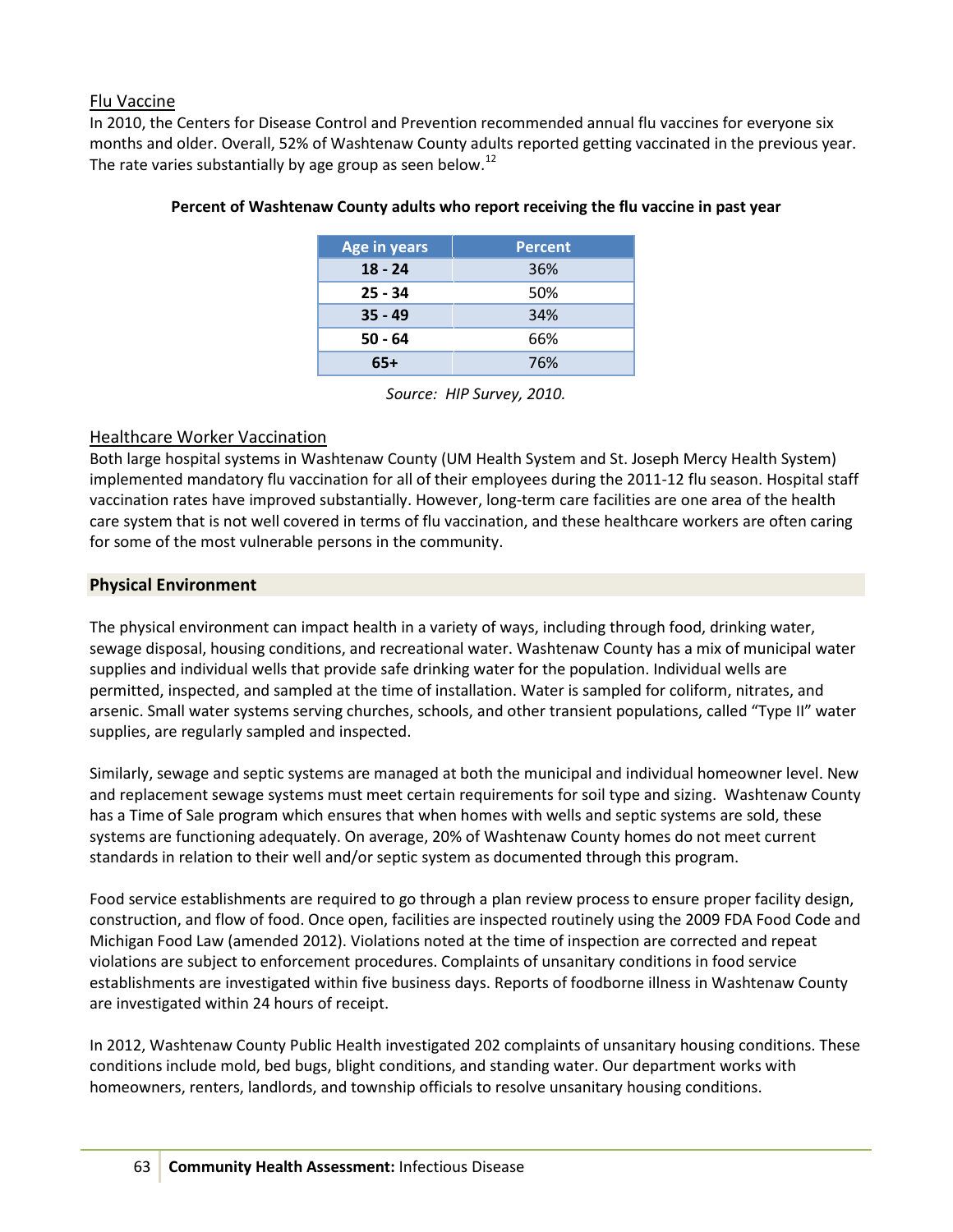<span id="page-5-0"></span>Washtenaw County Public Health also inspects day care centers to ensure a variety of health and safety requirements are met to help prevent and limit the spread of illness.

<span id="page-5-2"></span><span id="page-5-1"></span>Recreational water can be a medium that transmits illness. All public swimming pools are inspected annually for health and safety requirements. Pools that do not meet health and safety requirements are not opened to the public. If unsafe conditions are noted during the operating year, they are corrected, or the pool is closed until correction can be made. Additionally, swimming pool water is sampled every other week and analyzed in an accredited lab for coliform, E. coli, and a standard plate count. Water failing to meet the standard of 0 coliform and/or standard plate count of under 200 are closed to the public until appropriately corrected.

The five public beaches in Washtenaw County are sampled five times per month, and sanitary surveys are completed annually. Beaches with E. coli levels exceeding state guidelines are closed to the public until a safe water sample can be obtained. All bathing beach sample results are posted on a public website.

# **Social and Economic Factors**

As seen in the graph below, some groups are less likely to get flu vaccine than others, leaving themselves and those around them more vulnerable. Lack of health insurance is likely a barrier to getting vaccinated.



*Source: HIP Survey, 2010.*

### *Men Who Have Sex with Men*

The vast majority of new HIV infections in Washtenaw County are in men who have sex with men. Black or African-American men who have sex with men have higher rates than white men.

# *Young People Ages 15-24 years*

For Chlamydia and gonorrhea cases, young people 15-24 years have the highest rates of disease. Young people living in the Ypsilanti area (zip codes 48197 and 48198) are at particular risk of Chlamydia and gonorrhea infection.